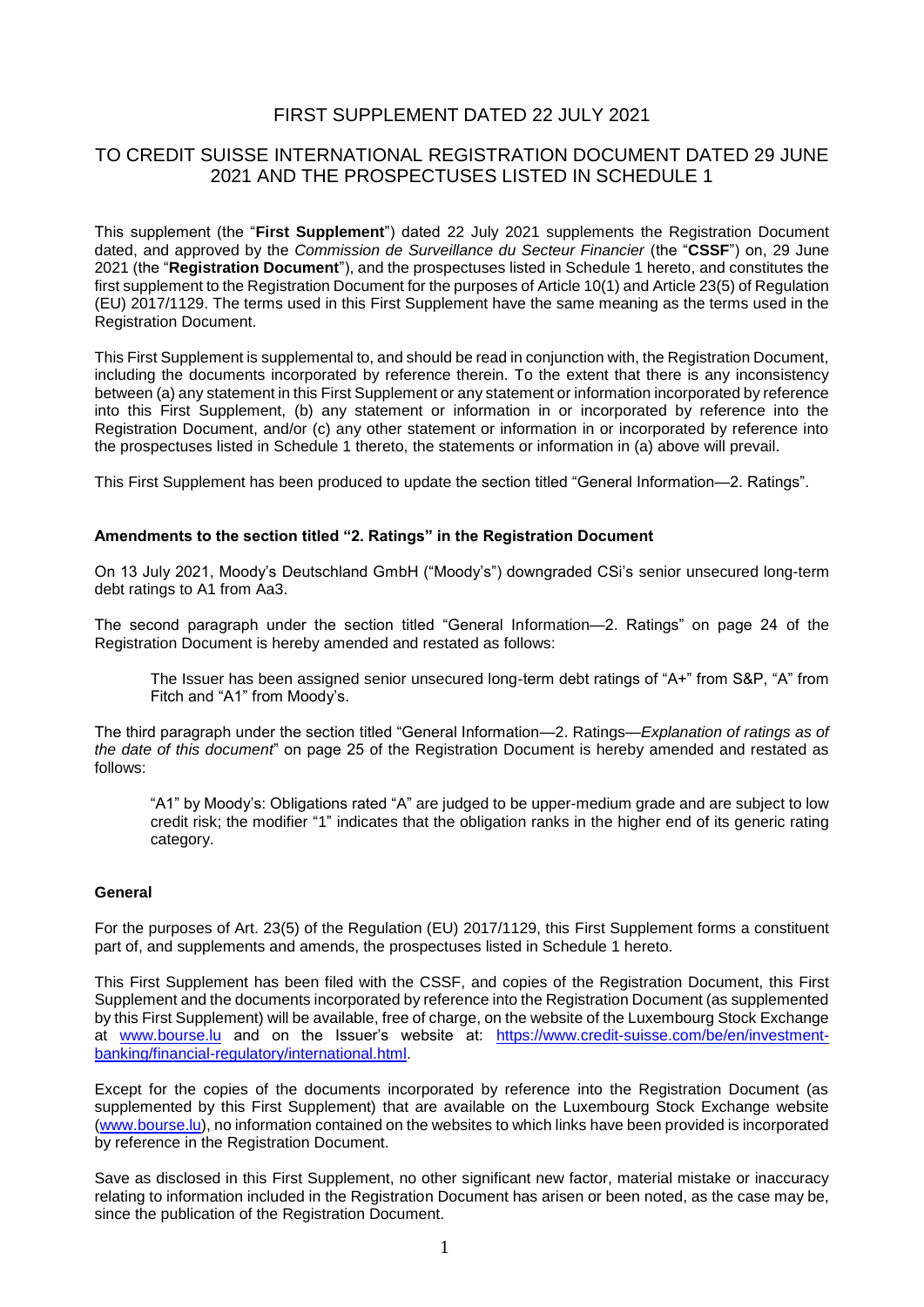In accordance with Article 23(2a) of Regulation (EU) 2017/1129, investors who have already agreed to purchase or subscribe for securities pursuant to the prospectuses listed in Schedule 1 hereto before this First Supplement is published have the right, exercisable within three working days after the publication of this First Supplement, to withdraw their acceptances, provided that the significant new factor, material mistake or material inaccuracy referred to in Article 23(1) of Regulation (EU) 2017/1129 arose or was noted before the closing of the offer period or the delivery of the securities, whichever occurs first. In connection therewith, investors should contact the Distributor (as defined in the relevant prospectus) of such securities. The final date of the right of withdrawal will be 27 July 2021.

### **Responsibility Statement**

The Issuer takes responsibility for the Registration Document, as supplemented by this First Supplement. Having taken all reasonable care to ensure that such is the case, the information contained in the Registration Document, as supplemented by this First Supplement, is, to the best knowledge of the Issuer, in accordance with the facts and contains no omission likely to affect its import.

This First Supplement is not for use in, and may not be delivered to or inside, the United States.